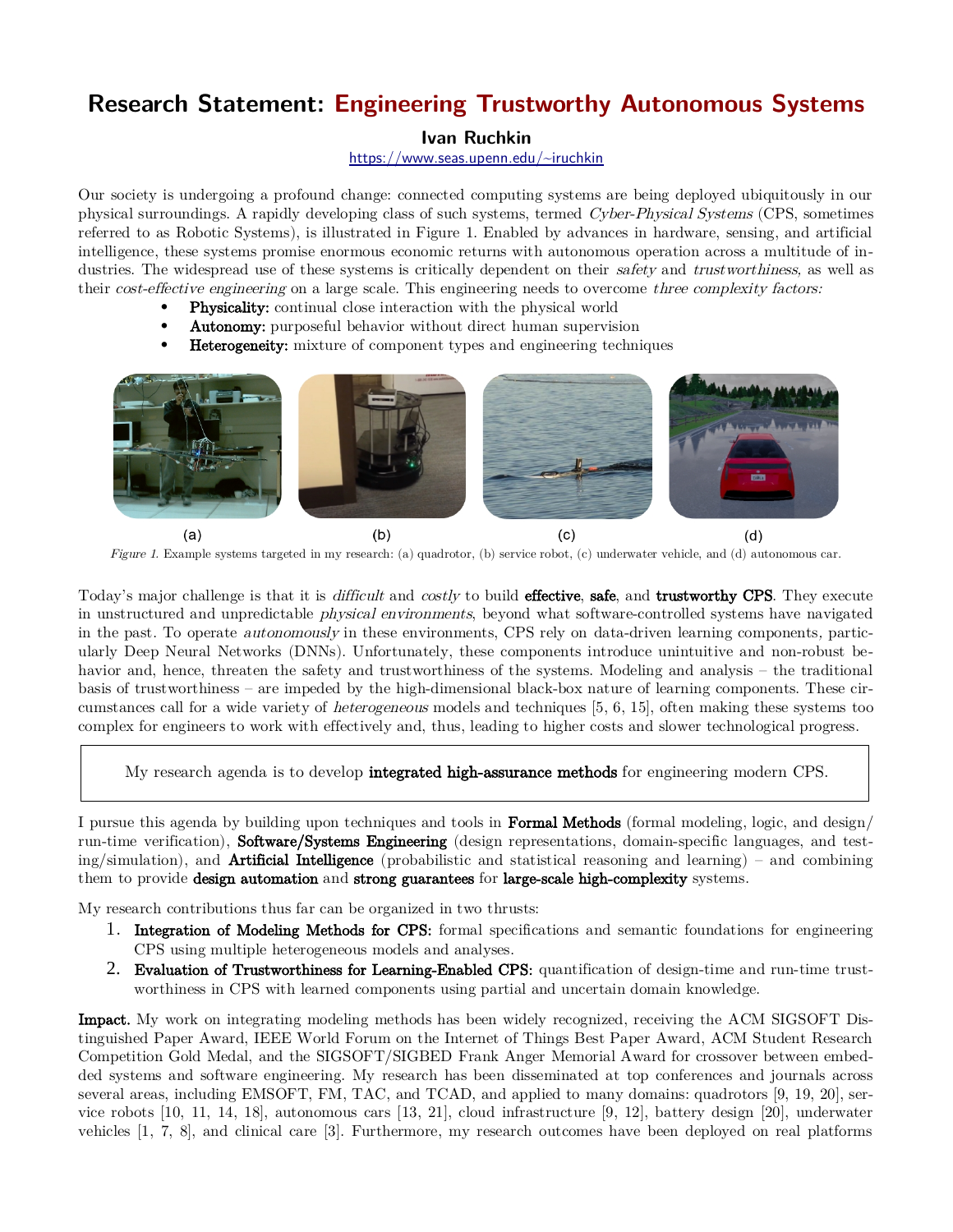funded by the Defense Advanced Research Projects Agency (DARPA): my model integration techniques connected Carnegie Mellon's models for adaptation in service robots [10] in the Building Resource-Adaptive Software Systems (BRASS) program, whereas my confidence composition framework served as an overarching methodology for the University of Pennsylvania's demonstrations on unmanned underwater vehicles in the Assured Autonomy program.

### **Thrust 1: Integration of Modeling Methods for CPS**

Modeling methods form a rigorous foundation of engineering computing systems: how we think about and design systems is strongly influenced by our models. CPS require a variety of modeling methods so that each model is used in a suitable scenario: a differential equation for reachability analysis, a probabilistic automaton for model checking, and a signal-flow model for falsification. However, such heterogeneity brings about a fundamental challenge: how to discover and prevent inconsistencies between the models?

To address this challenge, my PhD research developed a framework for integrated use of diverse modeling methods:

- (1A) Create unifying abstractions of system models and verify that they are logically consistent.
- (1B) Automatically analyze and improve these representations while preventing errors.

(1A) Heterogeneous CPS models vary widely in their syntax and underlying formalism. It is often difficult to express what it means for two models to be consistent, let alone check it automatically. My key idea was to distill the essential information from models into two abstractions: the static, unchanging elements of models are represented with **views** [18] (i.e, annotated object models inspired by software architecture), whereas the dynamic, changing elements are represented with **behavior traces** [21]. These two abstractions can be connected with logical consistency properties specified in the Integration Property Language (IPL) [11], which combines first-order quantification over views and modal constraints on behaviors. IPL accommodates a variety of formalisms through its extensible sublanguages and model checkers. IPL formulas can be verified with a provably sound algorithm that combines Satisfiability Modulo Theories and behavioral model checking. This verification discovered multiple real-world **consistency** errors, some of them safety-critical, in the models of a quadrotor (Figure 1a) and a service robot (Figure 1b).

(1B) When originating in different technical domains, multi-model algorithms may produce incorrect results and introduce errors when applied to the same system without coordination. To execute correctly, such algorithms typically require human supervision: some apply only to specialized systems, others may encounter out-of-date or overwritten inputs, and yet others may change the system to violate the implicit assumptions of some other algorithms. To automate the execution of multi-model algorithm without errors, I developed a lightweight specification called analysis contracts [13, 16, 19, 20] for the inputs, outputs, assumptions, and guarantees of each model-based algorithm. The inputs and outputs are specified in terms of abstract model elements from the views described in (1A). The assumptions/guarantees are multi-model integration properties specified in IPL and checked before/after the algorithm execution. Based on the contracts, I ensure error-free execution by constructing a graph of algorithms, se lecting an sequence of algorithms that satisfies the dependencies, and executing each algorithm while checking its assumptions and guarantees. This approach has successfully combined algorithms from five previously unrelated domains: real-time scheduling, taint analysis, model checking, battery scheduling, and thermal battery analysis.

This thrust laid the foundations [15, 17] for engineering CPS with multiple first-principles models and algorithms. However, with the advent of learning components, first-principles models tend to be highly uncertain, inaccurate, or unavailable. In Thrust 2, I apply my lessons from model integration to bridge the growing **gaps** between non-determinstic, probabilistic, and statistical models in presence of learning components.

## **Thrust 2: Evaluation of Trustworthiness for Learning-Enabled CPS**

In this thrust, I focus on an important aspect of *trustworthiness:* a trustworthy autonomous system either performs its task successfully or fails clearly, safely, and predictably. By evaluating whether the system is trustworthy in this sense, we establish its operational bounds, satisfy legal requirements, and contribute to the trust of the users. Recently, the use of learning components has made the **trustworthiness** of CPS difficult to evaluate in two ways. First, end-to-end system analysis and verification do not extend naturally to components that introduce difficult-to-quantify uncertainty and lack low-dimensional descriptions. Second, due to their black-box nature, learning components limit engineers in using their intuition and domain knowledge to evaluate trustworthiness. Thus, for safety-critical learning-enabled CPS, it is crucial to define suitable measures of trustworthiness and ways to estimate them conservatively (i.e., without overestimating them) at both design time and run time.

As an early step in addressing the above challenges, my postdoctoral research investigates three questions: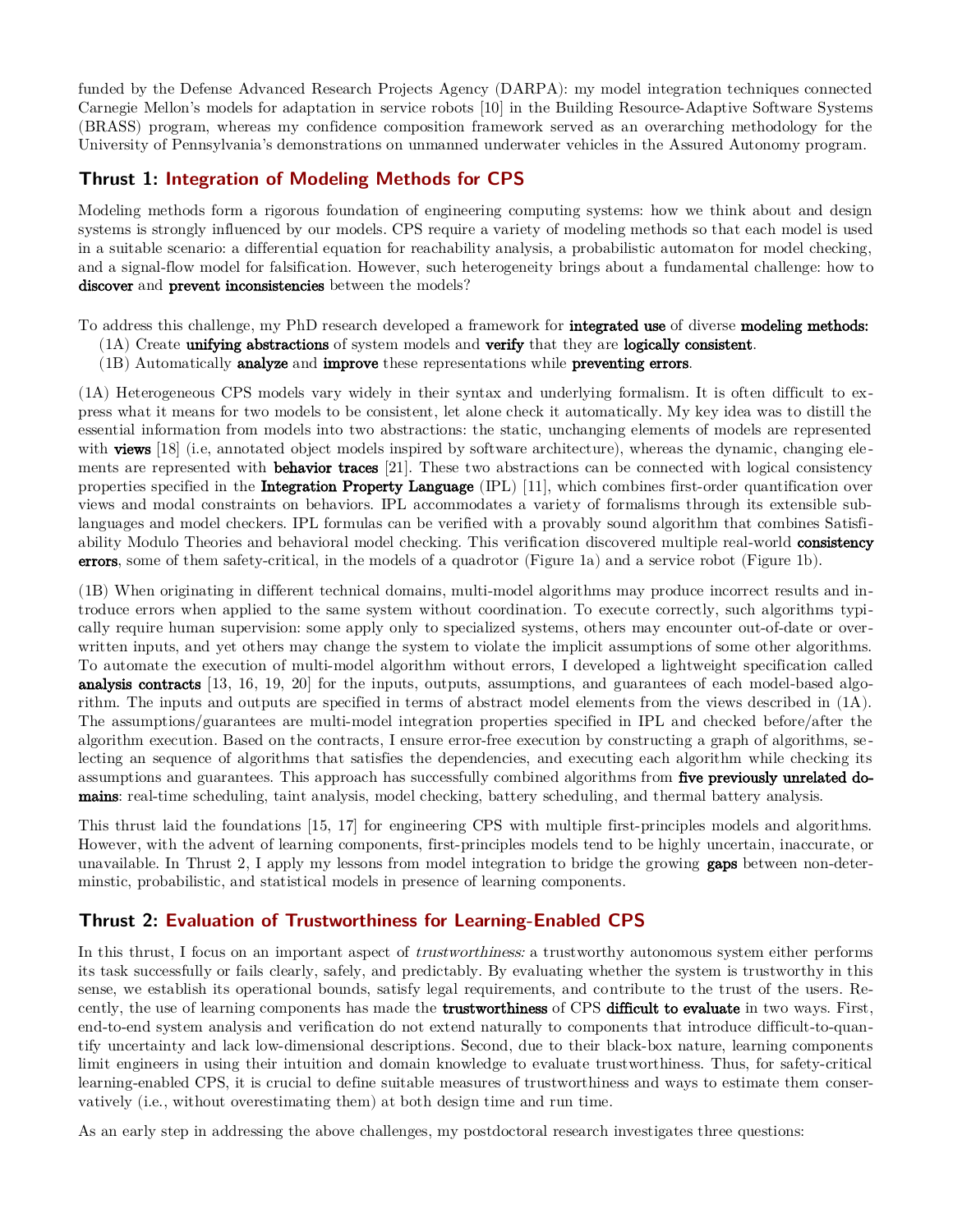- (2A) How to evaluate the **trustworthiness** of **run-time monitors** at design time without testing data?
- (2B) How to compute a **run-time measure** of **system trustworthiness** based on a verified model?
- (2C) How to take advantage of less-than-certain **domain knowledge** to analyze trustworthiness?

When answering these questions, I represented uncertainty probabilistically with the notions of **detection rate** (precision, recall, specificity, etc.) and **confidence** (a calibrated probability estimate). To quantify trustworthiness and provide uncertainty-aware guarantees, I developed **compositional reasoning** that **integrates** exhaustive, probabilistic, and statistical techniques. This reasoning was informed by probabilistic domain knowledge in the form of **intuitive** heuristics and declarative specifications.

 $(2)$  Estimating detection rates without testing data. A key measure of trustworthiness for discrete-output run-time monitors is their *detection rates*. However, these rates are usually unknown because the monitors use unpredictable outputs of learned perception and labeled testing data is not available. I investigated two ways of overcoming this challenge: exploiting the monitor's compositional structure and using domain-specific labeling heuristics. In the first case, I infer the detection rates of safety monitors specified in linear temporal logic (LTL) from the rates of their constituent, atomic detectors and conditional independence assumptions. To perform this inference, I developed an analytic **theory** of **detector composition** [8] that enhanced LTL with the semantics of stochastic three-value detectors and related the rates of composite and atomic detectors via logical, algebraic, and independence theories. Experiments on underwater sonar perception (Figure 1c) showed that this theory enables **accurate** and **data-efficient** symbolic reasoning about detection rates of LTL monitors. In the second case, we assume that a representative sample of the monitor's inputs is available, but the correct monitor outputs (i.e., the true labels) are not known. Instead of time-consuming manual labeling, we elicited domain-specific heuristics and used them as weak labeling functions in *data programming* to estimate labels with varied confidence. To account for the sampling and labeling uncertainties, we used high-confidence labels to infer the Probably Approximately Correct (PAC) statistical bounds for the true detection rate  $[3]$ . These bounds were shown to be **narrow** and contain the true rate with high probability in a case study of clinical alarm suppression. Looking forward, both estimation techniques are promising for quantifying broader notions of trustworthiness, such as probabilistic run-time confidence in Thrust (2B).

(2B) Composition of confidence monitors for verification assumptions. Exhaustive reachability verification of systems with neural networks promises strong guarantees of safety and performance, but it is computationally feasible only on simplified models. These models may turn out to be invalid at run time due to distribution shift, model inaccuracy, and unexpected noise – which can be detected with run-time monitors. To improve the trustworthiness of a system with neural networks, we aimed to quantify the extent to which the verification guarantees hold at run time. This quantification is challenging because it needs to take into account the verification results and multiple outputs of potentially inaccurate monitors. Our key insight was that <sup>a</sup> verified system will uphold its guarantees as long as the assumptions behind its verification are satisfied. Building on this insight, I led the development of a three-step confidence composition framework  $[1, 7]$ : (i) verify a safety property under explicit *logical* assumptions, (ii) build a calibrated probabilistic confidence monitor for each assumption, and (iii) compose the outputs of the monitors into a *single confidence measure*. The framework determines the sufficient conditions under which the composed confidence is guaranteed to be calibrated and conservative with respect to the safety chance, up to a bounded error. In our initial experiments on a mountain car and an underwater vehicle (Figure 1c) controlled by neural networks, the composed confidence **predicted safety violations** and **outperformed** the individual monitors.

 $(2C)$  Leveraging domain knowledge in trustworthiness analysis. Engineers often have substantial domain knowledge that could improve the analysis of trustworthiness. However, much of this knowledge is challenging to utilize because it is less-than-certain and does not match the typical inputs or constraints of the analysis. We investigated two probabilistic ways of encoding this knowledge: safety heuristics and temporal sampling scenarios. In the first case, the approximate and partial intuitions about behavior safety, such as "it is safer to drive slower" in the Carla simulator (Figure 1d), were represented as **monotonic safety** (MoS) **heuristics** [2]. We used MoS heuristics to remove the safer behaviors from the system's model and, hence, improve the scalability of probabilistic/statistical model checking for systems with DNN-based perception. When MoS heuristics are correct, this simplification is provably conservative. In our experiments, MoS led to order-of-magnitude improvements in the run times and data efficiency of model checking, as well as empirical conservatism even when the MoS heuristic is not perfectly accurate. In the second case, we helped engineers combine their heterogeneous knowledge about the desired temporal sampling scenarios in a **declarative domain-specific language** (DSL) [4]. This DSL captures constraints on marginal/ joint/conditional probabilities, conditional independence, and temporal relations between categorical simulation variables. Our algebraic tool PROSPECT is guaranteed to find a unique distribution that satisfies those constraints, if it exists. Three case studies showed that our DSL specifications were **more succinct** than imperative probabilistic programs and avoided mis-specification errors.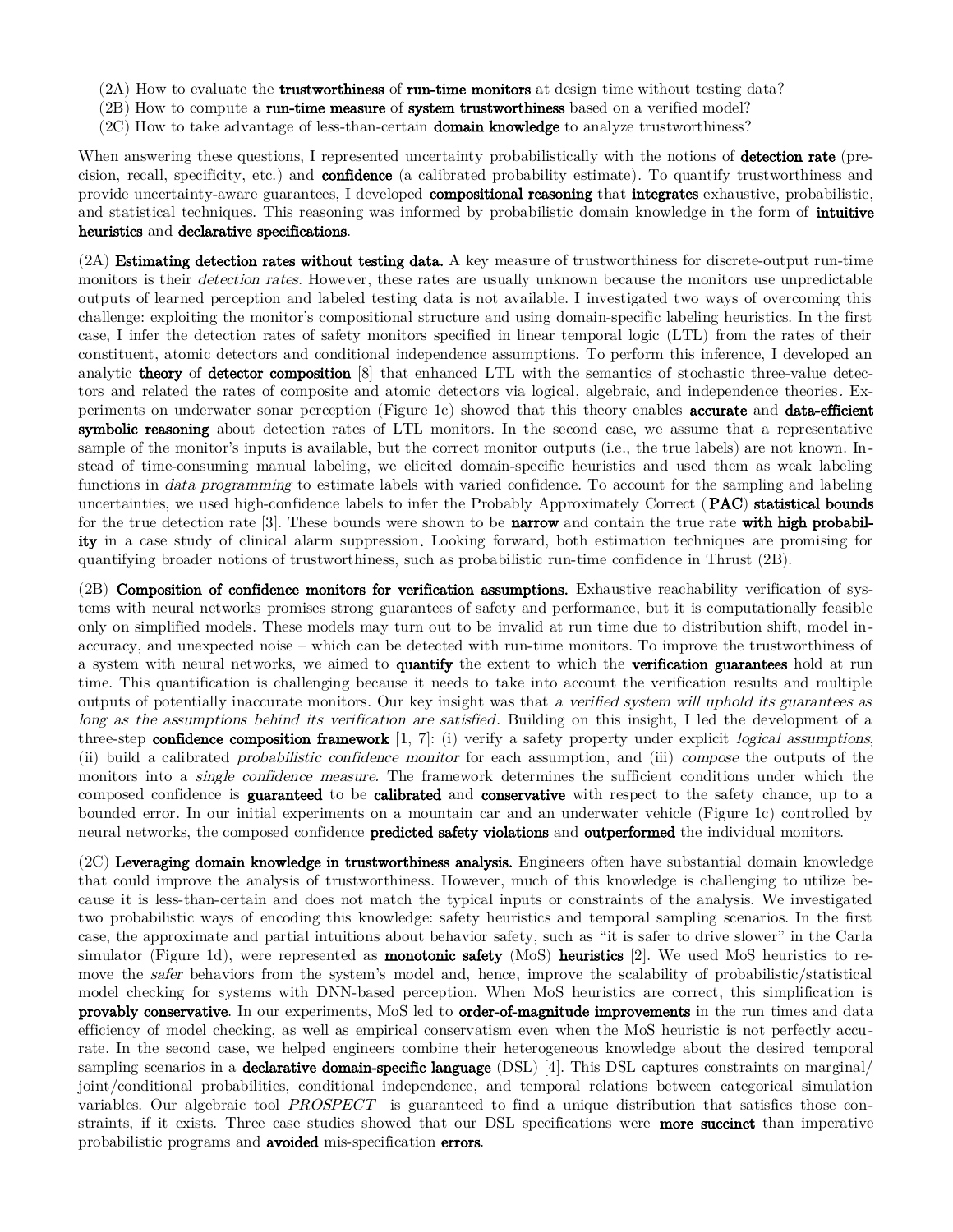### **Future Directions**

Sharpening Run-Time Confidence with Hybrid Speculative Monitoring. To guard against the sim-to-real gap, runtime monitors flag unseen or unverified situations, such as out-of-distribution samples and violations of the verified model. Some of these situations are, in fact, *beneficial* to the system's goals; for instance, the classical mountain car may encounter a less steep hill (which violates the existing model) and succeed despite the monitor alarms. Thus, run-time monitoring of the sim-to-real gap can be **excessively conservative**: the run-time confidence is substantially lower than the actual mission success rate. To detect beneficial perturbations at run time, I propose **hybrid specula**tive confidence monitoring that combines learned predictive models similar to how our hybrid planning framework combined fast and slow planners [9, 12]: the models that are expected to be less valid are down-weighted, whereas the ones consistent with the observations are up-weighted. When the valid models predict a beneficial outcome, increasing the confidence would make it more accurate on average. The main challenge in this direction is finding the constraints and augmentations that would provably prevent overconfidence.

Augmenting Exhaustive Verification with Targeted Testing. A significant amount of the monitoring conservatism mentioned above can stem from the uncertainty in exhaustive verification at design time. For example, run-time monitors have low confidence in the regions of state space where the verification has been inconclusive. My goal is to make run-time confidence more accurate with respect to the mission success rate by augmenting the verification with **targeted testing**. This testing would explore the model in the regions of potentially excessive conservatism, for instance, in the states where high uncertainty is due to the complexity in the DNN controller. This testing would clarify whether these regions are indeed unsafe or just poorly verifiable. To use these results at run time, I plan to construct their statistical abstractions and incorporate them into confidence reasoning. I hypothesize that relatively few tests can significantly improve monitoring calibration. In the longer term, the confidence can be further improved by treating run-time observations as unlabeled tests, connecting to our work on label-free evaluation [3].

Guaranteed Confidence-Based Recovery. A typical use of run-time monitoring is to trigger a recovery or adaptation guaranteed to preserve safety or minimal functionality. However, if the very models behind the system analysis are violated, how can the recovery provide any guarantees? This is an instance of **circular analytic dependency**, which I had encountered in my work on analysis contracts [16]. I hypothesize that this circularity can be broken in two steps: (i) each recovery gives guarantees on simplified models only under violations of certain assumptions, and (ii) the recovery is correctly chosen based on the accurate confidence in each assumption. The former step calls for abstract models with plausible violations of the original model's assumptions and, based on them, providing a recovery guarantee with bounded uncertainty. This analysis is expected to be robust to the invalidations of the original, more complex models. The latter step, in my opinion, can be accomplished by **bridging** the **detector** and **confidence composition frameworks** that I developed in Thrusts  $(2A)$  and  $(2B)$ : detector composition would provide guarantees on the discrete recovery decisions by thresholding the composed confidence, which is subject to guarantees on continuous probabilities (e.g., the expected calibration error). Then we can compositionally assess each combination of assumptions and the expected outcome of each recovery, picking the one with the best expected outcome.

Specification and Synthesis of Modeling Assumptions for Automated Design. Today, modeling assumptions in CPS remain largely *informal* and are *manipulated manually* by engineers. Furthermore, in learning-enabled CPS, they may be *implicit*, hidden in the training data and process. This expensive and error-prone handling of assumptions is a major and daunting barrier to large-scale automation of iterative CPS design. In the short term, by building on my modeling experience, I plan to develop domain-specific languages for **specifying assumptions** of probabilistic and exhaustive models with **model-independent semantics**. These specifications would enable the synthesis of assumption checkers/monitors (similar to those for analysis contracts [20] and verification assumptions [1, 7]) and inform the system's design and analysis (similar to how monotonic safety improves model checking [2]). In the longer term, I plan to investigate how modeling assumptions can be automatically synthesized, evaluated, used, refined, and retracted. If developed, these capabilities would transform the modeling process beyond what is possible today.

#### **Funding Opportunities**

There is significant interest in engineering trustworthy autonomous systems in National Science Foundation (NSF), particularly in the Cyber-Physical Systems, Robust Intelligence, and National Robotics Initiative programs, National Aeronautics and Space Administration (NASA), particularly in the Ames Research Center and the Jet Propulsion Laboratory, and across the Department of Defense (DoD) agencies, including the Office of Naval Research (ONR), in particular the Science of Autonomy program, Defense Advanced Research Projects Agency (DARPA), in programs such as BRASS and Assured Autonomy, as well as the Air Force Research Lab (AFRL) and the Army Research Office (ARO). Applications to medical CPS can be funded through the National Institutes